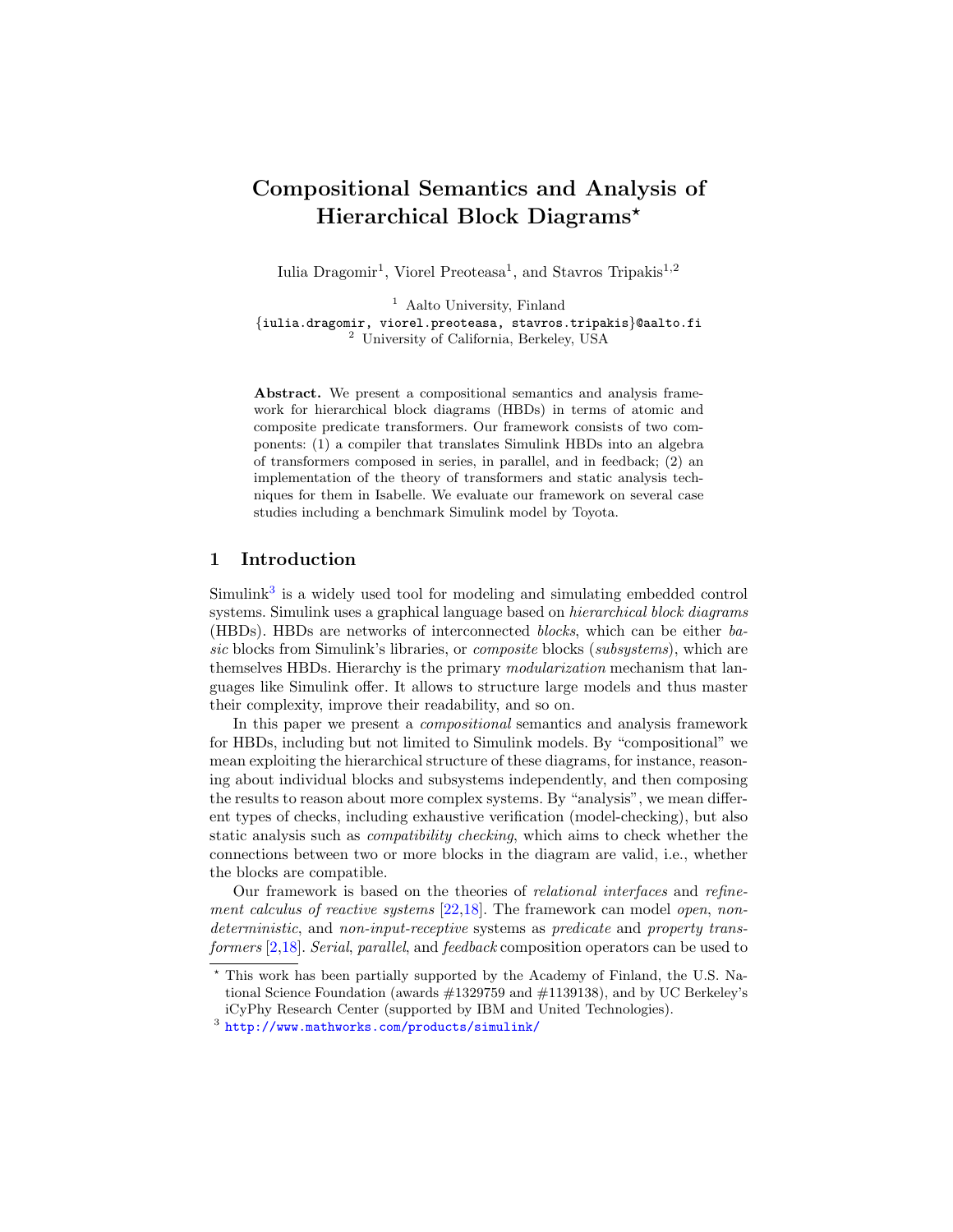<span id="page-1-1"></span><span id="page-1-0"></span>

Fig. 1: Three ways to view and translate the same block diagram.

form complex systems from simpler ones. Compatibility can be checked during such compositions. Both safety and liveness properties can be expressed in the framework (e.g., using LTL) and used for verification [\[18\]](#page-17-1). In addition, the framework includes the notion of *refinement*, a binary relation between components, which characterizes *substitutability* (when can a component replace another one while preserving system properties). Refinement has multiple usages, including compositional and incremental design, and reusability. This makes the framework compelling for application on tools like Simulink, which have a naturally compositional hierarchical language.

In order to define the semantics of HBDs in a compositional framework, one needs to do two things. First, define the semantics of every basic block in terms of an atomic element of the framework. We do this by defining for each Simulink basic block a corresponding (atomic) monotonic predicate transformer (MPT). Second, one must define the semantics of composite diagrams. We do this by mapping such diagrams to composite MPTs, i.e., MPTs composed in series, in parallel, or in feedback.

As it turns out, mapping HBDs to composite MPTs raises interesting prob-lems. For example, consider the block diagram in Fig. [1a.](#page-1-0) Let  $P_A$  and  $P_B$  be transformers modeling the blocks  $A$  and  $B$  in the diagram. How should we compose  $P_A$  and  $P_B$  in order to get a transformer that represents the entire diagram? As it turns out, there are several possible options. One option is to compose first  $P_A$  and  $P_B$  in series, and then compose the result in feedback, following Fig. [1a.](#page-1-0) This results in the composite transformer feedback<sub>a</sub>( $P_A \circ (P_B \parallel \mathsf{Id})$ ), where  $\circ$  is composition in series,  $\parallel$  in parallel, and feedback<sub>x</sub> is feedback applied on port x. Id is the transformer representing the identity function. A has two outputs and B only one input, therefore to connect them in series we first form the parallel composition  $P_B$  | Id, which represents a system with two inputs.

Another option is to compose the blocks in series in the opposite order,  $P_B$  followed by  $P_A$ , and then apply feedback. This results in the transformer feedback<sub>c</sub>( $(P_B \parallel \mathsf{Id}) \circ P_A$ ). A third option is to compose the two blocks first in parallel, and then apply feedback on the two ports  $a, c$ . This results in the transformer feedback<sub>a,c</sub>( $P_A \parallel P_B$ ). Although semantically equivalent, these three transformers have different computational properties.

Clearly, for complex diagrams, there are many possible translation options. A main contribution of this paper is the study of these options in depth. Specif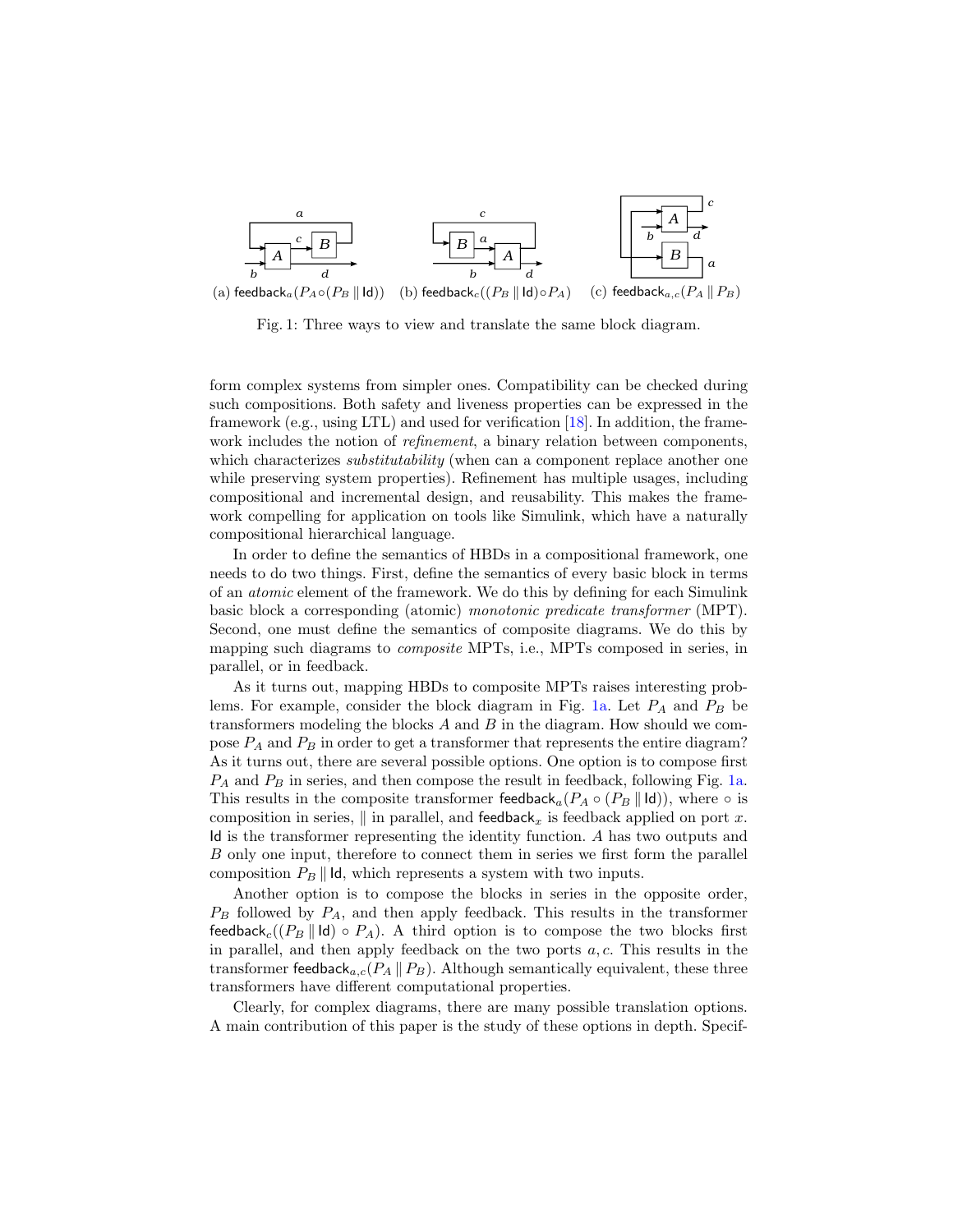ically, we present three different translation strategies: feedback-parallel translation which forms the parallel composition of all blocks, and then applies feedback; incremental translation which orders blocks topologically and composes them one by one; and *feedbackless* translation, which avoids feedback composition altogether, provided the original block diagram has no algebraic loops.

Having defined the compositional semantics of HBDs in terms of composite CPTs, we turn to analysis. Our main focus in this paper is checking diagram compatibility, which roughly speaking means that the input requirements of every block in the diagram are satisfied  $[22,18]$  $[22,18]$ . We check compatibility by  $(1)$ expanding the definitions of CPTs to obtain an atomic MPT; (2) simplifying the formulas in the atomic MPT; and (3) checking satisfiability of the resulting formulas.

We report on a toolset which implements the framework described above. The toolset consists of (1) the simulink2isabelle compiler which translates hierar-chical Simulink models into CPTs implemented in the Isabelle proof assistant<sup>[4](#page-2-0)</sup>, and (2) the implementation of the theory of CPTs, together with expansion and simplification techniques in Isabelle. We evaluate our framework on several case studies, including a Fuel Control System benchmark by Toyota [\[10,](#page-16-1)[11\]](#page-16-2).

# <span id="page-2-2"></span>2 Hierarchical Block Diagrams

A hierarchical block diagram (HBD) is a network of interconnected blocks.<sup>[5](#page-2-1)</sup> Blocks can be either basic blocks (from Simulink libraries), or composite blocks (subsystems). A basic block is described by:  $(1)$  a label,  $(2)$  a list of parameters, (3) a list of in- and out-ports, (4) a vector of state variables with predefined initial values (i.e., the local memory of a block) and (5) functions to compute the outputs and next state variables. The outputs are computed from the inputs, current state and parameters. State variables are updated by a function with the same arguments. Subsystems are defined by their label, list of in- and out-ports, and the list of block instances that they contain – both atomic and composite.

Simulink allows to model both discrete and continuous-time blocks. For example, UnitDelay is a discrete-time block which outputs at step  $n$  the input at step  $n-1$ . An Integrator is a continuous-time block whose output is described by a differential equation solved with numerical methods. We interpret a Simulink model as a discrete-time model (essentially an input-output state machine, possibly infinite-state) which evolves in a sequence of discrete steps. Each step has duration  $\Delta t$ , which is a parameter (user-defined or automatically computed by Simulink based on the blocks' time rates). In this paper we consider single-rate models.

Algebraic-loop-free diagrams. In this paper we consider diagrams which are free from algebraic loops. By "algebraic loop" we mean a feedback loop resulting

<span id="page-2-0"></span><sup>4</sup> <https://isabelle.in.tum.de/>

<span id="page-2-1"></span><sup>5</sup> Our exposition focuses on HBDs as implemented in Simulink, but our method and tool can also be applied to other block-diagram based languages with minor changes.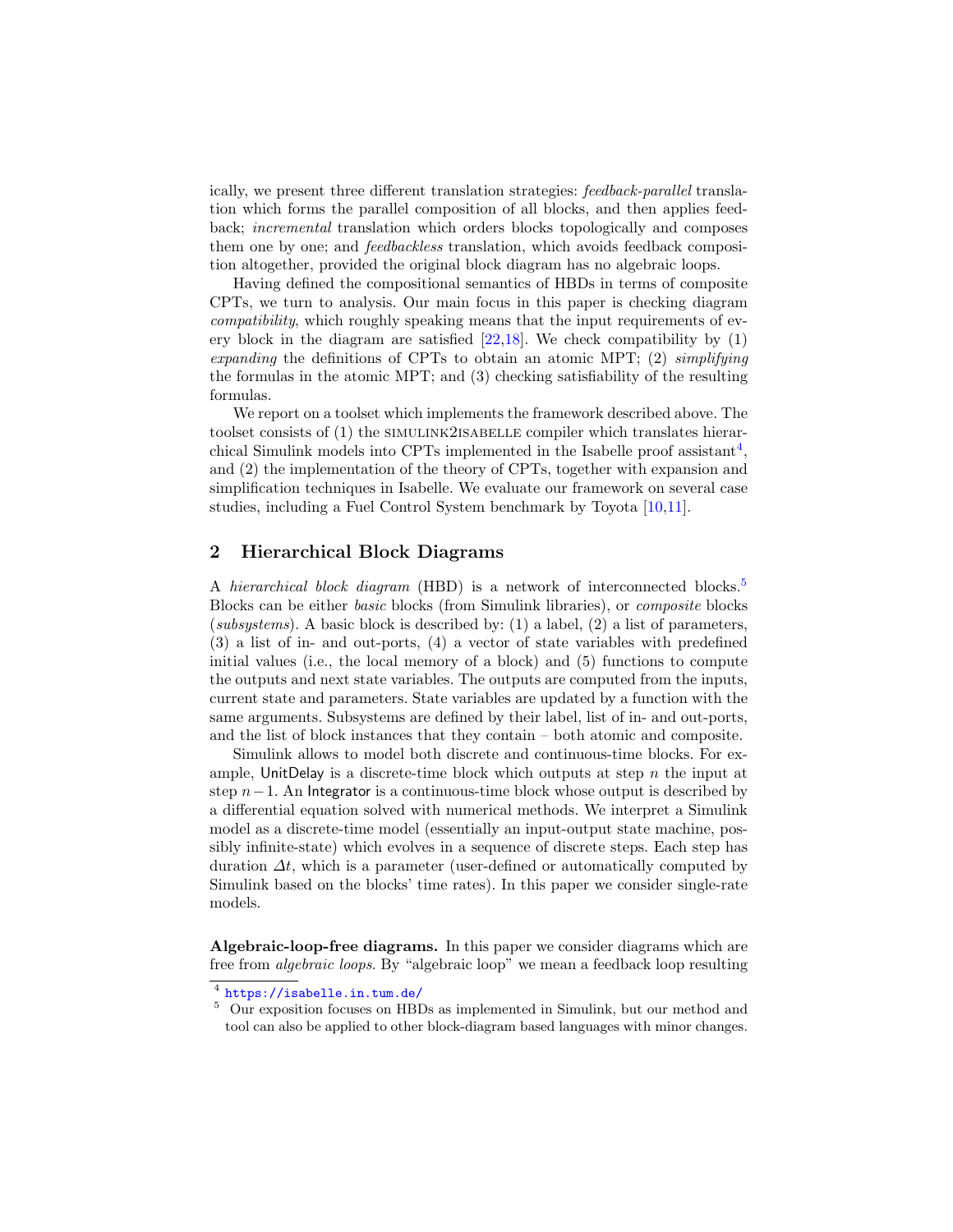<span id="page-3-0"></span>

Fig. 2: An extract of Toyota's Simulink Fuel Control System model [\[10,](#page-16-1)[11\]](#page-16-2): this diagram is algebraic-loop-free despite the fact that the feedback loop in red is not "broken" by blocks such as Integrator or UnitDelay.

in instantaneous cyclic dependencies. More precisely, the way we check for algebraic loops is the following: first, we build a directed dependency graph whose nodes are the input/output ports of the diagram, and whose edges correspond to connections or to input-output dependencies within a block; second, we check whether this graph has a cycle. The class of algebraic-loop-free diagrams includes all diagrams whose feedback loops are "broken" by blocks such as Integrator or UnitDelay. The output of such blocks does not depend on their input (it only depends on their state), which prevents a cycle from forming in the dependency graph. For example, the diagram of Fig. [1](#page-1-1) is algebraic-loop-free if the output of block B does not depend on its input.

But algebraic-loop-free diagrams can also be diagrams where feedback loops are not broken by Integrators or UnitDelays. An example is shown in Fig. [2.](#page-3-0) Despite the feedback loop in red, which creates an apparent dependency cycle, this diagram is algebraic-loop-free. The reason is that the Fuel Cmd Open block is the function  $\frac{1}{14.7}(-0.366 + 0.08979u_7u_3 - 0.0337u_7u_3^2 + 0.0001u_7^2u_3)$ , where  $u = (u_1, u_2, ..., u_7)$  is the input vector. This function does not depend on  $u_6$ , therefore, the output of the block does not depend on the 6th input link, thus breaking the cycle. Similarly, the outputs of Fuel Cmd Open Pwr and Fuel Cmd Closed are also independent from  $u_6$ , which prevents the other two feedback loops from forming a cyclic dependency. This type of algebraic-loop-free pattern abounds in Simulink models found in the industry.

Running example. Throughout the paper we illustrate our methods using a simple example of a counter, shown in Fig. [3.](#page-4-0) This is a hierarchical (two-level) Simulink model. The top-level diagram (Fig. [3a\)](#page-4-1) contains three block instances: the step of the counter as a Constant basic block, the subsystem DelaySum, and the Scope basic block which allows to view simulation results. The subsystem DelaySum (Fig. [3b\)](#page-4-2) contains a UnitDelay block instance which models the state of the counter. UnitDelay can be specified by the formula  $a = s \wedge s' = c$ , where c is the input,  $a$  the output,  $s$  the current state and  $s'$  the next state variable. We assume that s is initially 0. The Add block instance adds the two input values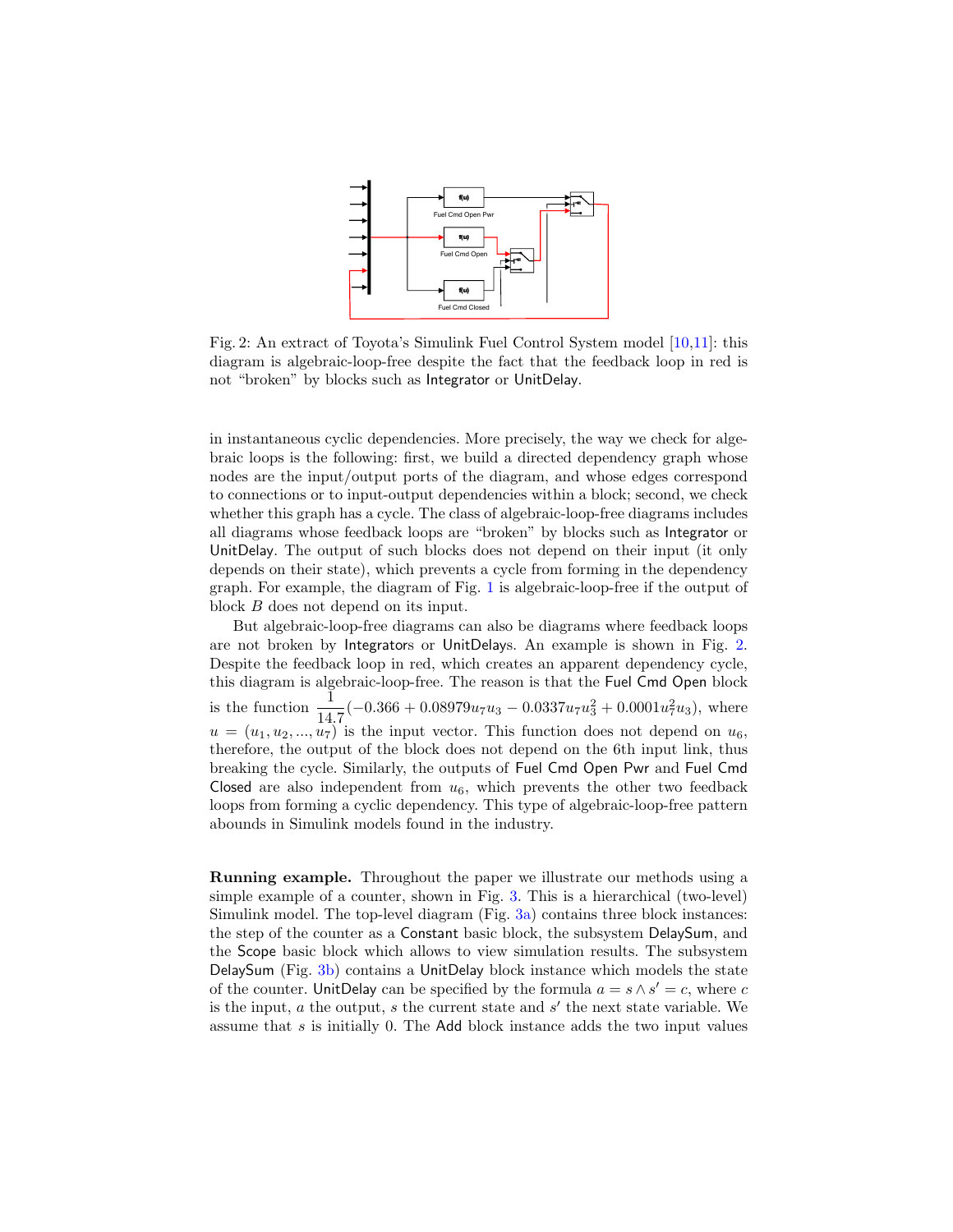<span id="page-4-1"></span><span id="page-4-0"></span>

<span id="page-4-2"></span>Fig. 3: Simulink model of a counter with step 1.

and outputs the result in the same time step:  $c = f + e$ . The junction after link a (black dot in the figure) can be seen as a basic block duplicating (or splitting) its input to its two outputs:  $f = a \wedge g = a$ .

# 3 Basic Blocks as Monotonic Predicate Transformers

Monotonic predicate transformers [\[6\]](#page-16-3) (MPTs) are an expressive formalism, used within the context of programming languages to model non-determinism, correctness (both functional correctness and termination), and refinement [\[2\]](#page-16-0). In this paper we show how MPTs can also be used to give semantics to HBDs. We consider basic blocks in this section, which can be given semantics in terms of atomic MPTs. In the next section we consider general diagrams, which can be mapped to composite MPTs.

## <span id="page-4-3"></span>3.1 Monotonic Predicate Transformers

A predicate on  $\Sigma$  is a function  $q : \Sigma \to \mathsf{Bool}$ . Predicate q can also be seen as a subset of  $\Sigma$ : for  $\sigma \in \Sigma$ ,  $\sigma$  belongs to the subset iff  $q(\sigma)$  is true. Predicates can be ordered by the subset relation: we write  $q \leq q'$  if predicate q, viewed as a set, is a subset of q'. Pred $(\Sigma)$  denotes the set of predicates  $\Sigma \to$  Bool.

A predicate transformer is a function  $S : (\Sigma' \to \text{Bool}) \to (\Sigma \to \text{Bool})$ , or equivalently,  $S: \mathsf{Pred}(\Sigma') \to \mathsf{Pred}(\Sigma)$ . S takes a predicate on  $\Sigma'$  and returns a predicate on  $\Sigma$ . S is monotonic if  $\forall q, q': q \leq q' \Rightarrow S(q) \leq S(q').$ 

Traditionally, MPTs have been used to model sequential programs using weakest precondition semantics. Given a MPT  $S : (\Sigma' \to \text{Bool}) \to (\Sigma \to \text{Bool})$ , and a predicate  $q' : \Sigma' \to \mathsf{Bool}$  capturing a set of final states,  $S(q')$  captures the set of all *initial* states, such that if the program is started in any state in  $S(q')$ , it is guaranteed to finish in some state in  $q'$ . But this is not the only possible interpretation of S. S can also model input-output systems. For instance, S can model a *stateless* system with a single inport ranging over  $\Sigma$ , and a single outport ranging over  $\Sigma'$ . Given a predicate q' characterizing a set of possible *output values*,  $S(q')$  characterizes the set of all *input values* which, when fed into the system, result in the system outputting a value in  $q'$ . As an example, the identity function can be modeled by the MPT  $\mathsf{Id}$  : Pred $(\Sigma) \to \mathsf{Pred}(\Sigma)$ , defined by  $\mathsf{Id}(q) = q$ , for any q.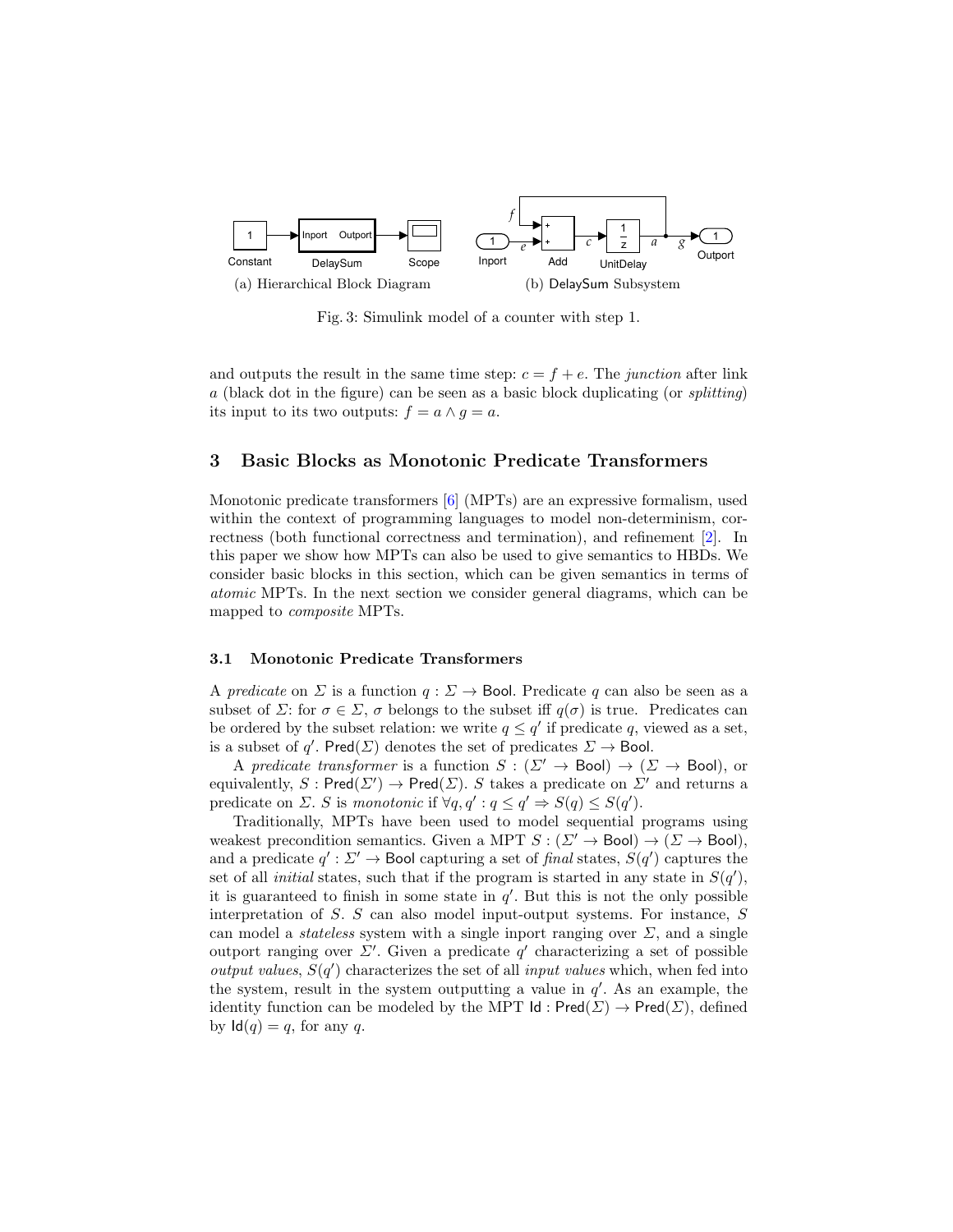MPTs can also model stateful systems. For instance, consider the UnitDelay described in §[2.](#page-2-2) Let the input, output, and state variable of this system range over some domain  $\Sigma$ . Then, this system can be modeled as a MPT  $S$ : Pred $(\Sigma \times \Sigma) \rightarrow$ Pred( $\Sigma \times \Sigma$ ). The Cartesian product  $\Sigma \times \Sigma$  captures pairs of *(input, current*) state) or (output, next state) values. Intuitively, we can think of this system as a function which takes as input  $(x, s)$ , the input x and the current state s, and returns  $(y, s')$ , the output and the next state s', such that  $y = s$  and  $s' = x$ . The MPT S can then be defined as follows:

$$
S(q) = \{(x, s) \mid (s, x) \in q\}.
$$

In the definition above we view predicates q and  $S(q)$  as sets.

Syntactically, a convenient way to specify systems is using formulas on input, output, and state variables. For example, the identity system can be specified by the formula  $y = x$ , where y is the output variable and x is the input. The UnitDelay system can be specified by the formula  $y = s \wedge s' = x$ . We next introduce operators which define MPTs from predicates and relations.

For a predicate  $p : \Sigma \to \mathsf{Bool}$  and a relation  $r : \Sigma \to \Sigma' \to \mathsf{Bool}$ , we define the assert MPT,  $\{p\}$ : Pred $(\Sigma)$   $\rightarrow$  Pred $(\Sigma)$ , and the non-deterministic update MPT,  $[r]: \mathsf{Pred}(\Sigma') \to \mathsf{Pred}(\Sigma)$ , where:

$$
\{p\}(q) = (p \land q) \text{ and } [r](q) = \{\sigma \mid \forall \sigma' : \sigma' \in r(\sigma) \Rightarrow \sigma' \in q\}
$$

Transformer  $\{p\}$  is used to model non-input-receptive systems, that is, systems where some inputs are illegal  $[22]$ .  $\{p\}$  constrains the inputs so that they must satisfy predicate p. It accepts only those inputs and behaves like the identity function. That is,  $\{p\}$  models a partial identity function, restricted to the domain p. Transformer  $[r]$  models an input-receptive but possibly non-deterministic system. Given input  $\sigma$ , the system chooses non-deterministically some output  $\sigma'$ such that  $\sigma' \in r(\sigma)$  is true. If no such  $\sigma'$  exists, then the system behaves mirac-ulously [\[2\]](#page-16-0). In our framework we ensure non-miraculous behavior, as explained below.

## 3.2 Semantics of Basic Blocks as Monotonic Predicate Transformers

To give semantics to basic Simulink blocks, we often combine  $\{p\}$  and  $[r]$  using the *serial composition* operator  $\circ$ , which for predicate transformers is simply function composition. Given two MPTs  $S : Pred(\Sigma_2) \to Pred(\Sigma_1)$  and T:  $Pred(\Sigma_3) \to Pred(\Sigma_2)$ , their serial composition  $(S \circ T)$ :  $Pred(\Sigma_3) \to Pred(\Sigma_1)$ is defined as  $(S \circ T)(q) = S(T(q))$ .

For example, consider a block with two inputs  $x, y$  and one output  $z$ , performing the division  $z = \frac{x}{y}$ . We want to state that division by zero is illegal, and therefore, the block should reject any input where  $y = 0$ . This block can be specified as the MPT

$$
\text{Div} = \{\lambda x, y : y \neq 0\} \circ [\lambda(x, y), z : z = \frac{x}{y}]
$$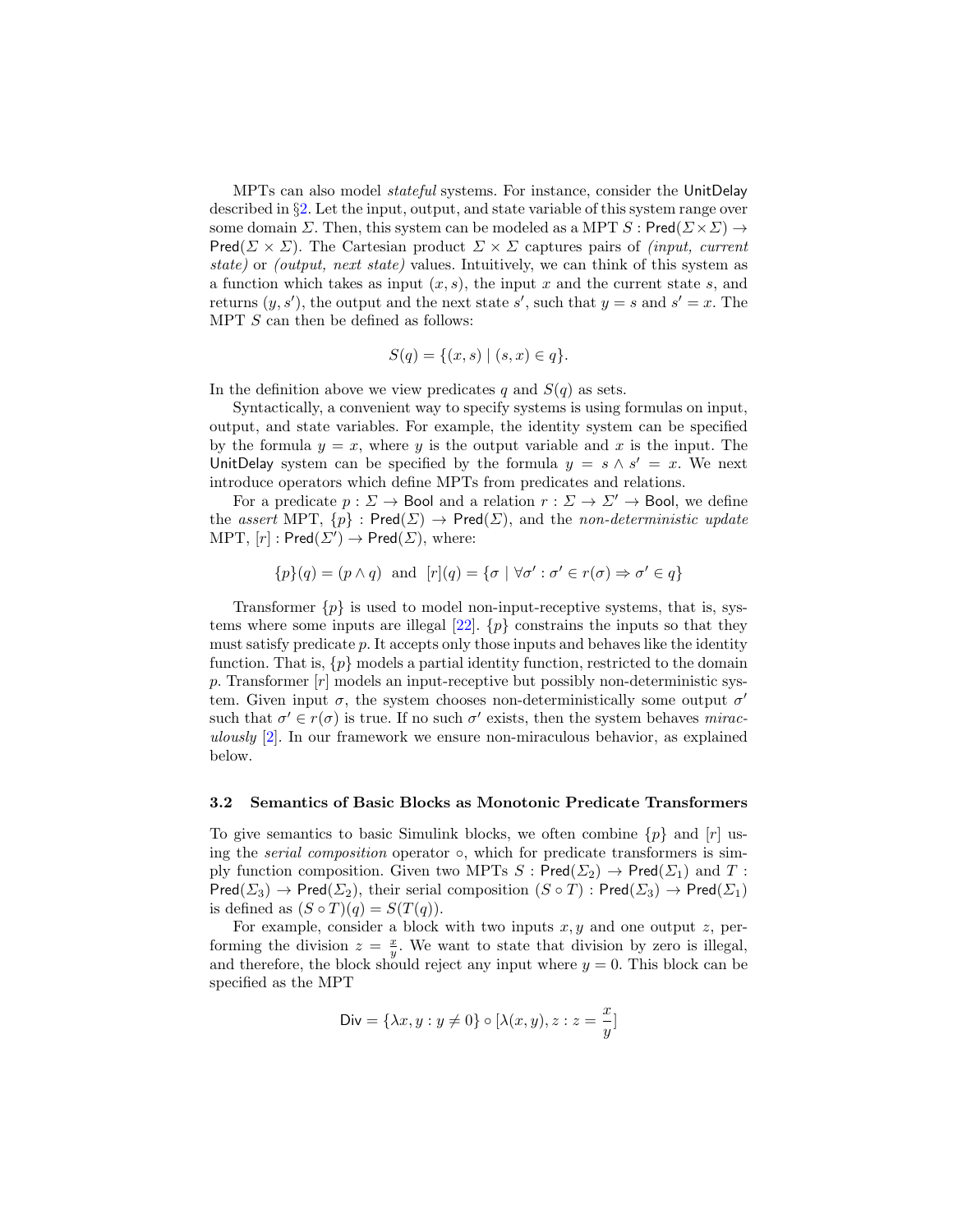where we employ lambda-notation for functions. Note that  $[\lambda(x, y), z : z = \frac{x}{y}]$ alone is not enough to capture Div, because it allows illegal inputs where  $y = 0$ (and then behaves miraculously). The same is true for  $[\lambda(x, y), z : y \neq 0 \land z =$  $\frac{x}{y}$ . To ensure non-miraculous behavior, we always model non-input-receptive systems using a suitable assert transformer  $\{p\}.$ 

For a function  $f: \Sigma \to \Sigma'$  the *functional update*  $[f] : \mathsf{Pred}(\Sigma') \to \mathsf{Pred}(\Sigma)$  is defined as  $[\lambda \sigma, \sigma' : \sigma' = f(\sigma)]$  and we have

$$
[f](q) = \{ \sigma \mid f(\sigma) \in q \} = f^{-1}(q)
$$

Functional predicate transformers are of the form  $\{p\} \circ [f]$ , and relational predicate transformers are of the form  $\{p\} \circ [r]$ , where p is a predicate, f is a function, and r is a relation. Atomic predicate transformers are either functional or relational transformers. Div is a functional predicate transformer which can also be written as  $\text{Div} = {\lambda x, y : y \neq 0} \circ [\lambda x, y : \frac{x}{y}]$ .

For assert and update transformers based on Boolean expressions we introduce a simplified notation that avoids lambda abstractions. If P is Boolean expression on some variables  $x_1, \ldots, x_n$ , then  $\{x_1, \ldots, x_n : P\}$  denotes the assert transformer  $\{\lambda x_1, \ldots, x_n : P\}$ . Similarly if R is a Boolean expression on variables  $x_1, \ldots, x_n, y_1, \ldots, y_k$  and F is a tuple of numerical expressions on variables  $x_1, \ldots, x_n$ , then  $[x_1, \ldots, x_n \leadsto y_1, \ldots, y_k : R]$  and  $[x_1, \ldots, x_n \leadsto F]$  are notations for  $[\lambda(x_1, \ldots, x_n), (y_1, \ldots, y_k) : R]$  and  $[\lambda x_1, \ldots, x_n : F]$ , respectively. With these notations the Div transformer becomes:

$$
\mathsf{Div} = \{x,y : y \neq 0\} \circ [x,y \leadsto \frac{x}{y}]
$$

Other basic Simulink blocks include constants, delays, and integrators. Let us see how to give semantics to these blocks in terms of MPTs. A constant block parameterized by constant c has no input, and a single output equal to c. As a predicate transformer the constant block has as input the empty tuple (), and outputs the constant c:

$$
Const(c) = [() \leadsto c]
$$

The unit delay block is modeled as the atomic predicate transformer

$$
\mathsf{UnitDelay} = [x, s \leadsto s, x]
$$

Simulink includes continuous-time blocks such as the integrator, which computes the integral  $\int_0^x f$  of a function f. Simulink uses different integration methods to simulate this block. We use the Euler method with fixed time step  $\Delta t$ (a parameter). If x is the input, y the output, and s the state variable of the integrator, then  $y = s$  and  $s' = s + x \cdot \Delta t$ . Therefore, the integrator can be modeled as the MPT

$$
\text{Integrator}(\Delta t) = [x, s \leadsto s, s + x \cdot \Delta t]
$$

All other Simulink basic blocks fall within these cases discussed above. Relation [\(1\)](#page-6-0) introduces the definitions of some blocks that we use in our examples.

<span id="page-6-0"></span>
$$
Add = [x, y \leadsto x + y] \qquad \text{Split} = [x \leadsto x, x] \qquad \text{Scope} = \text{Id} \tag{1}
$$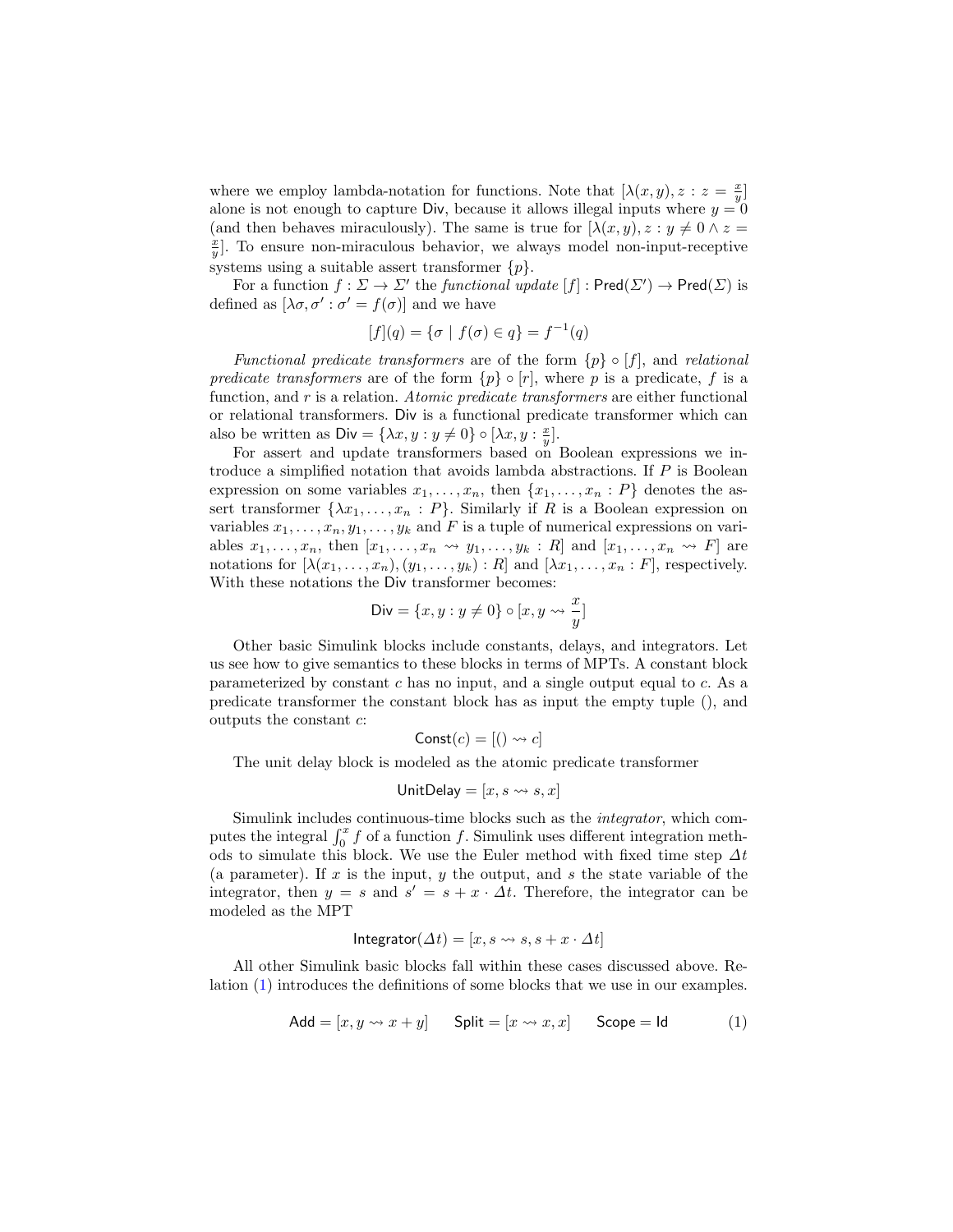## 4 HBDs as Composite Predicate Transformers

## 4.1 Composite Predicate Transformers

The semantics of basic Simulink blocks are defined using monotonic predicate transformers. To give semantics to arbitrary block diagrams, we map them to composite predicate transformers (CPTs). CPTs are expressions over the atomic predicate transformers using serial, parallel, and feedback composition operators. Here we focus on how these operators instantiate on functional predicate transformers, which are sufficient for this paper. The complete formal definitions of these operators can be found in [\[7\]](#page-16-4) and in the Isabelle theories that accompany this paper.<sup>[6](#page-7-0)</sup>

Serial composition  $\circ$  was already introduced in §[3.1.](#page-4-3) For two functional predicate transformers  $S = \{p\} \circ [f]$  and  $T = \{p'\} \circ [f']$ , their serial composition becomes:

<span id="page-7-1"></span>
$$
S \circ T = \{ p \land (p' \circ f) \} \circ [f' \circ f]
$$
\n
$$
(2)
$$

[\(2\)](#page-7-1) states that input x is legal for  $S \circ T$  if x is legal for S and the output of S,  $f(x)$ , is legal for T, i.e.,  $(p \wedge (p' \circ f))(x) = p(x) \wedge p'(f(x))$  is true. The output of  $S \circ T$  is  $(f' \circ f)(x) = f'(f(x)).$ 

For two MPTs  $S$  :  $\mathsf{Pred}(Y) \to \mathsf{Pred}(X)$  and  $T$  :  $\mathsf{Pred}(Y') \to \mathsf{Pred}(X'),$ their parallel composition is the MPT  $S \parallel T : \mathsf{Pred}(Y \times Y') \to \mathsf{Pred}(X \times X')$ . If  $S = \{p\} \circ [f]$  and  $T = \{p'\} \circ [f']$  are functional predicate transformers, then

<span id="page-7-2"></span>
$$
S \| T = \{x, x' : p(x) \land p(x')\} \circ [x, x' \leadsto f(x), f'(x')]
$$
 (3)

[\(3\)](#page-7-2) states that input  $(x, x')$  is legal for  $S \| T$  if x is a legal input for S and x' is a legal input for T, and that the output of  $S \| T$  is the pair  $(f(x), f'(x'))$ .

For  $S: \mathsf{Pred}(U \times Y) \to \mathsf{Pred}(U \times X)$  as in Fig. [4a,](#page-8-0) the feedback of S, denoted feedback(S) : Pred(Y)  $\rightarrow$  Pred(X) is obtained by connecting output v to input u (Fig. [4b\)](#page-8-1). The feedback operator that we use in this paper is a simplified version of the one defined in  $[19]$ . It is specifically designed for a component S having the structure shown in Fig. [4c,](#page-8-2) i.e., where the first output  $v$  depends only on the second input x. We call such components *decomposable*. The result of applying feedback to a decomposable block is depicted in Fig. [4d.](#page-8-3)

If S is a decomposable functional predicate transformer, i.e., if  $S = \{p\} \circ$  $[u, x \leadsto f'(x), f(u, x)]$ , then feedback(S) satisfies:

<span id="page-7-3"></span>
$$
feedback(S) = \{x : p(f'(x), x))\} \circ [x \leadsto f(f'(x), x)]
$$
\n(4)

That is, input x is legal for the feedback if  $p(f'(x), x)$  is true, and the output for x is  $f(f'(x), x)$ .

The fact that the diagram is algebraic-loop-free implies that whenever we attempt to compute feedback $(S)$ , S is guaranteed to be decomposable. However, we only know that  $S = \{p\} \circ [h]$  for some p and h, and we do not know what f and f' are. We can compute f and f' by setting  $f = snd \circ h$ ,  $f_0 = fst \circ h$ ,

<span id="page-7-0"></span> $\overline{6}$  Available at: <http://users.ics.aalto.fi/iulia/sim2isa.shtml>.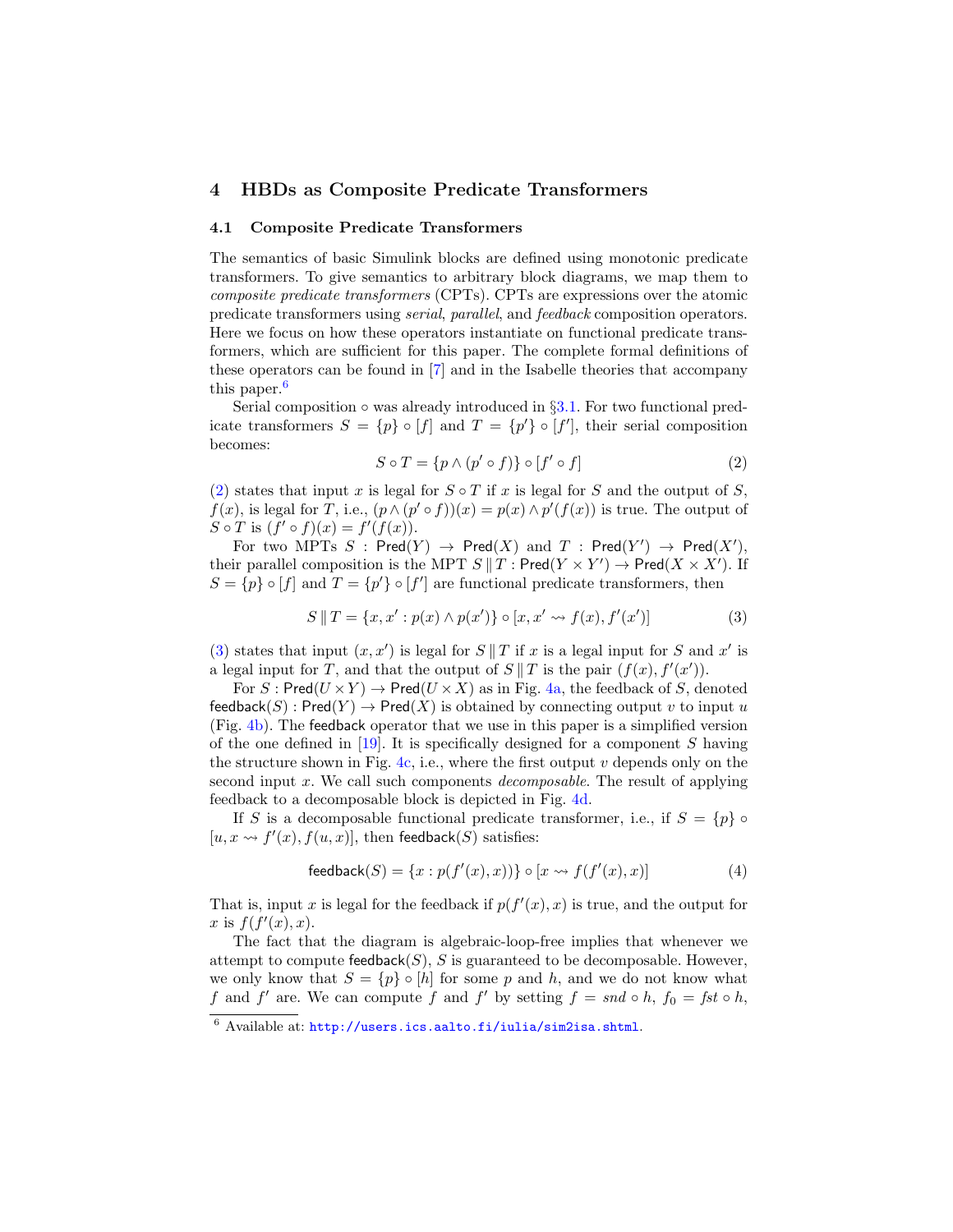<span id="page-8-2"></span><span id="page-8-1"></span><span id="page-8-0"></span>
$$
u \rightarrow S \rightarrow v
$$
  
\n $x \rightarrow S \rightarrow y$   
\n $x \rightarrow S \rightarrow y$   
\n $x \rightarrow y$   
\n $x \rightarrow y$   
\n $x \rightarrow y$   
\n $x \rightarrow y$   
\n $x \rightarrow y$   
\n $x \rightarrow y$   
\n $x \rightarrow y$   
\n $x \rightarrow y$   
\n $x \rightarrow y$ 

Fig. 4: (a) MPT S, (b) feedback $(S)$ , (c) decomposable S, (d) feedback of (c).

and  $f'(x) = f_0(u_0, x)$  for some arbitrary fixed  $u_0$ , where fst and snd are the functions that select the first and second elements of a pair, respectively.

As an illustration of how CPTs can give semantics to HBDs, consider our running example (Fig. [3\)](#page-4-0). An example mapping of the DelaySum subsystem and of the top-level Simulink model yields the following two CPTs:

<span id="page-8-5"></span><span id="page-8-3"></span>
$$
DelaySum = feedback((Add || Id) \circ UnitDelay \circ (Split || Id))
$$
  
Counter = (Const(1) || Id) \circ DelaySum \circ (Scope || Id) (5)

The Id transformers in these definitions are for propagating the state introduced by the unit delay. Expanding the definitions of the basic blocks, and applying properties  $(2)$ ,  $(3)$ , and  $(4)$ , we obtain the *simplified* MPTs for the entire system:

<span id="page-8-6"></span>
$$
DelaySum = [x, s \leadsto s, s + x] \qquad and \qquad Counter = [s \leadsto s, s + 1] \qquad (6)
$$

#### <span id="page-8-4"></span>4.2 Translating HBDs to CPTs

As illustrated in the introduction, the mapping from HBDs to CPTs is not unique: for a given HBD, there are many possible CPTs that we could generate. Although these CPTs are semantically equivalent, they have different simplifiability properties as we shall see in §[5.](#page-11-0) Therefore, the problem of how exactly to map a HBD to a CPT is interesting both from a theoretical and from a practical point of view. In this section, we describe three different translation strategies.

In what follows, we describe how a flat (non-hierarchical), connected diagram is translated. If the diagram consists of many disconnected "islands", we can simply translate each island separately. Hierarchical diagrams are translated bottom-up: we first translate the subsystems, then their parent, and so on.

Feedback-parallel translation. The feedback-parallel translation strategy (FPT) first composes all components in parallel, and then connects outputs to inputs by applying feedback operations (with appropriate wiring where necessary). FPT is illustrated in Fig. [5a,](#page-9-0) for the DelaySum component of Fig. [3b.](#page-4-2) The Split MPT models the junction after link a.

Applying FPT on the DelaySum diagram yields the following CPT:

$$
\text{DelaySum} = \text{feedback}^3([f, c, a, e, s \leadsto f, e, c, s, a])
$$
  
 
$$
\circ (\text{Add} \parallel \text{UnitDelay} \parallel \text{Split}) \circ [c, a, s', f, g \leadsto f, c, a, s', g])
$$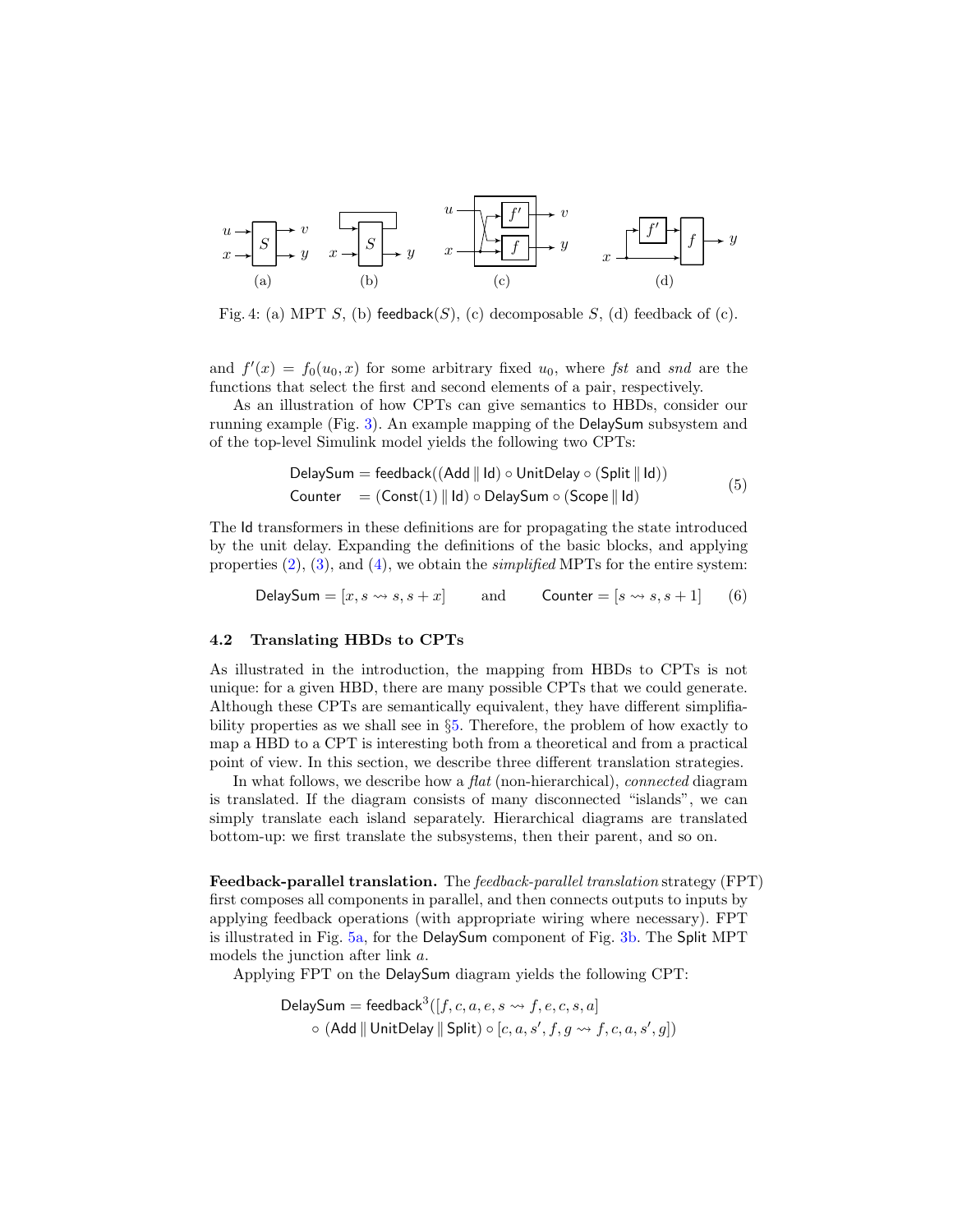<span id="page-9-1"></span><span id="page-9-0"></span>

<span id="page-9-2"></span>Fig. 5: Translation strategies for the DelaySum subsystem of Fig. [3b.](#page-4-2)

where feedback<sup>3</sup>( $\cdot$ ) = feedback(feedback(feedback( $\cdot$ ))) denotes application of the feedback operator 3 times, on the variables  $f, c$ , and  $a$ , respectively (recall that feedback works only on one variable at a time, the first input and first output of the argument transformer). In order to apply feedback<sup>3</sup> to the parallel composition  $Add \, ||$  UnitDelay  $||$  Split, we first have to reorder its inputs and outputs, such that the variables on which the feedbacks are applied come first in matching order. This is achieved by the *rerouting* transformers  $[f, c, a, e, s \leadsto f, e, c, s, a]$ and  $[c, a, s', f, g \leadsto f, c, a, s', g]$ .

Incremental translation. The incremental translation strategy (IT) composes components one by one, after having ordered them in topological order according to the dependencies in the diagram. When composing  $A$  with  $B$ , a decision procedure determines which composition operator(s) should be applied, based on dependencies between  $A$  and  $B$ . If  $A$  and  $B$  are not connected, parallel composition is applied. Otherwise, serial composition is used, possibly together with feedback if necessary.

The IT strategy is illustrated in Fig. [5b.](#page-9-1) First, topological sorting yields the order Add,UnitDelay, Split. So IT first composes Add and UnitDelay. Since the two are connected with c, serial composition is applied, obtaining the CPT

$$
ICC1 = (Add \parallel Id) \circ UnitDelay
$$

As in the example in the introduction, Id is used here to match the number of outputs of Add with the number of inputs of UnitDelay.

Next, IT composes ICC1 with Split. This requires both serial composition and feedback, and yields the final CPT:

$$
DelaySum = feedback(ICC1 \circ (Split || Id))
$$

It is worth noting that composing systems incrementally in this way might result in not the most natural compositions. For example, consider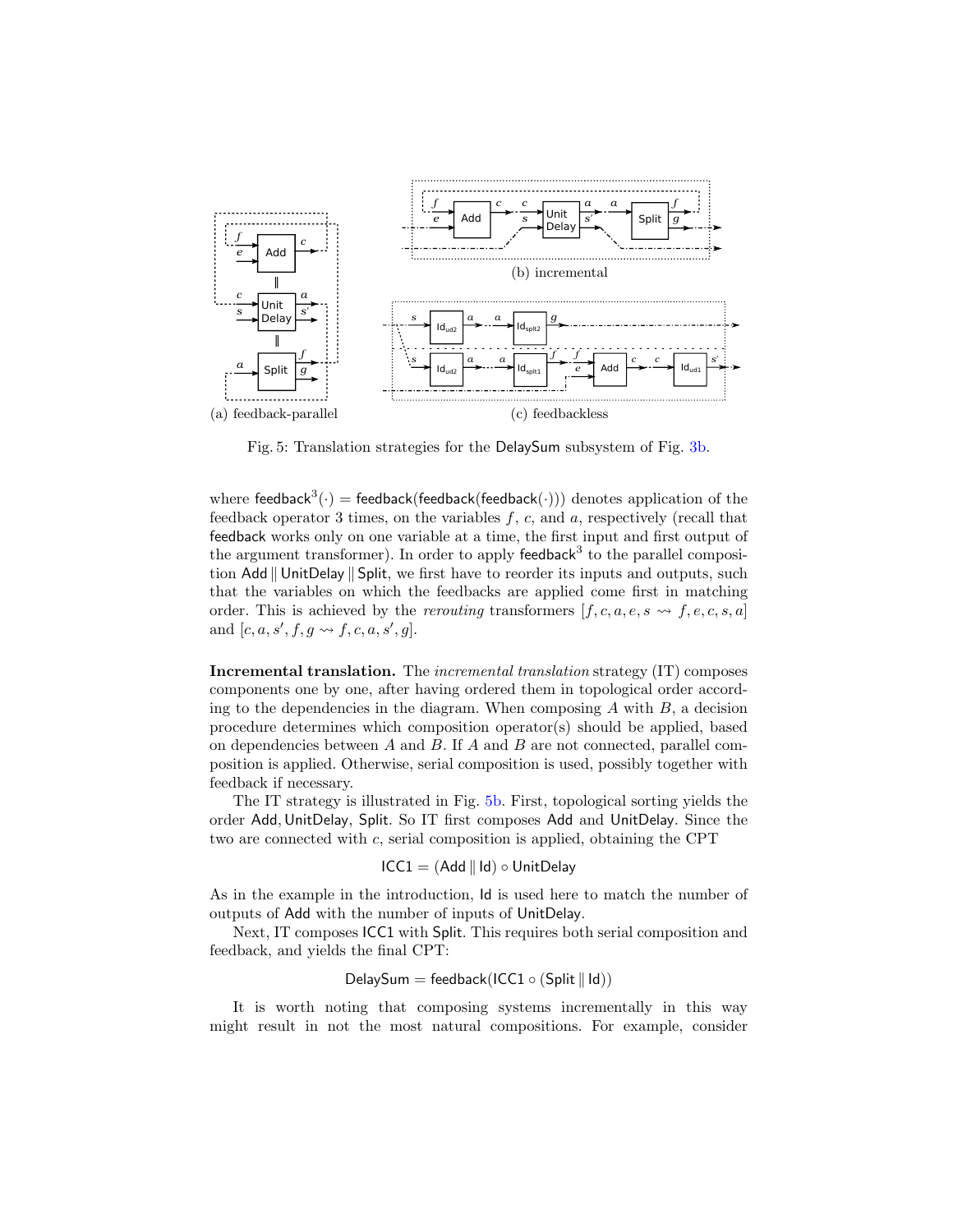<span id="page-10-0"></span>

Fig. 6: Diagram ConstDiv.

the diagram from Fig. [6.](#page-10-0) The "natural" CPT for this diagram is probably:  $(Const(1)$   $\mathcal{C}$ Const $(0)$ ) ∘ Div ∘ Split ∘ (Scope  $\mathcal{C}$  Scope). Instead, IT generates the following CPT:  $(Const(1) \parallel Const(0)) \circ Div \circ Split \circ (Scope \parallel Id) \circ (Id \parallel Score)$ . More sophisticated methods may be developed to extract parallelism in the diagram and avoid redundant Id compositions like in the above CPT. This study is left for future work.

Feedbackless translation. Simplifying a CPT which contains feedback operators involves performing decomposability tests, function compositions which include variable renamings, and other computations which turn out to be resource consuming (see  $\S5$ ). For reasons of scalability, we would therefore like to avoid feedback operators in the generated CPTs. The feedbackless translation strategy (NFBT) avoids feedback altogether, provided the diagram is algebraicloop-free. The key idea is that, since the diagram has no algebraic loops, we should be able to eliminate feedback and replace it with direct operations on current- and next-state variables, just like with basic blocks. In particular, we can decompose UnitDelay into two Id transformers, denoted  $Id_{\text{udd1}}$  and  $Id_{\text{udd2}}$ :  $Id_{\text{udd1}}$ computes the next state from the input, while  $\mathsf{Id}_{\mathsf{ud2}}$  computes the output from the current state.

Generally, we decompose all components having multiple outputs into several components having each a single output. For each new component we keep only the inputs they depend on, as shown in Fig. [5c.](#page-9-2) Thus, the Split component from Fig. [5b](#page-9-1) is also divided into two Id components, denoted  $\mathsf{Id}_{\mathsf{splt1}}$  and  $\mathsf{Id}_{\mathsf{splt2}}$ .

Decomposing into components with single outputs allows to compute a separate CPT for each of the outputs. Then we take the parallel composition of these CPTs to form the CPT of the entire diagram. Doing so on our running example, we obtain:

$$
\text{DelaySum} = [s, e \leadsto s, s, e] \circ \Big( \big(\mathsf{Id}_{\mathsf{ud2}} \circ \mathsf{Id}_{\mathsf{splt2}}\big) \mathbin{\|} \big( ((\mathsf{Id}_{\mathsf{ud2}} \circ \mathsf{Id}_{\mathsf{splt1}}) \mathbin{\|} \mathsf{Id}) \circ \mathsf{Add} \circ \mathsf{Id}_{\mathsf{ud1}} \big) \Big)
$$

Because  $Id_{ud1}$ ,  $Id_{ud2}$ ,  $Id_{split1}$  and  $Id_{split2}$  are all  $lds$ , and  $Id \circ A = A \circ Id = A$  and  $\text{Id} \parallel \text{Id} = \text{Id}$  (thanks to polymorphism), this CPT is reduced to DelaySum =  $[s, e \leadsto s, s, e] \circ (\mathsf{Id} \parallel \mathsf{Add})$ . The direct generation of this simpler CPT is possible, and part of future work.

## 4.3 Simplifying CPTs and Checking Compatibility

Once a set of CPTs has been generated, they can be subjected to various static analysis and verification tasks. Currently, our toolset mainly supports static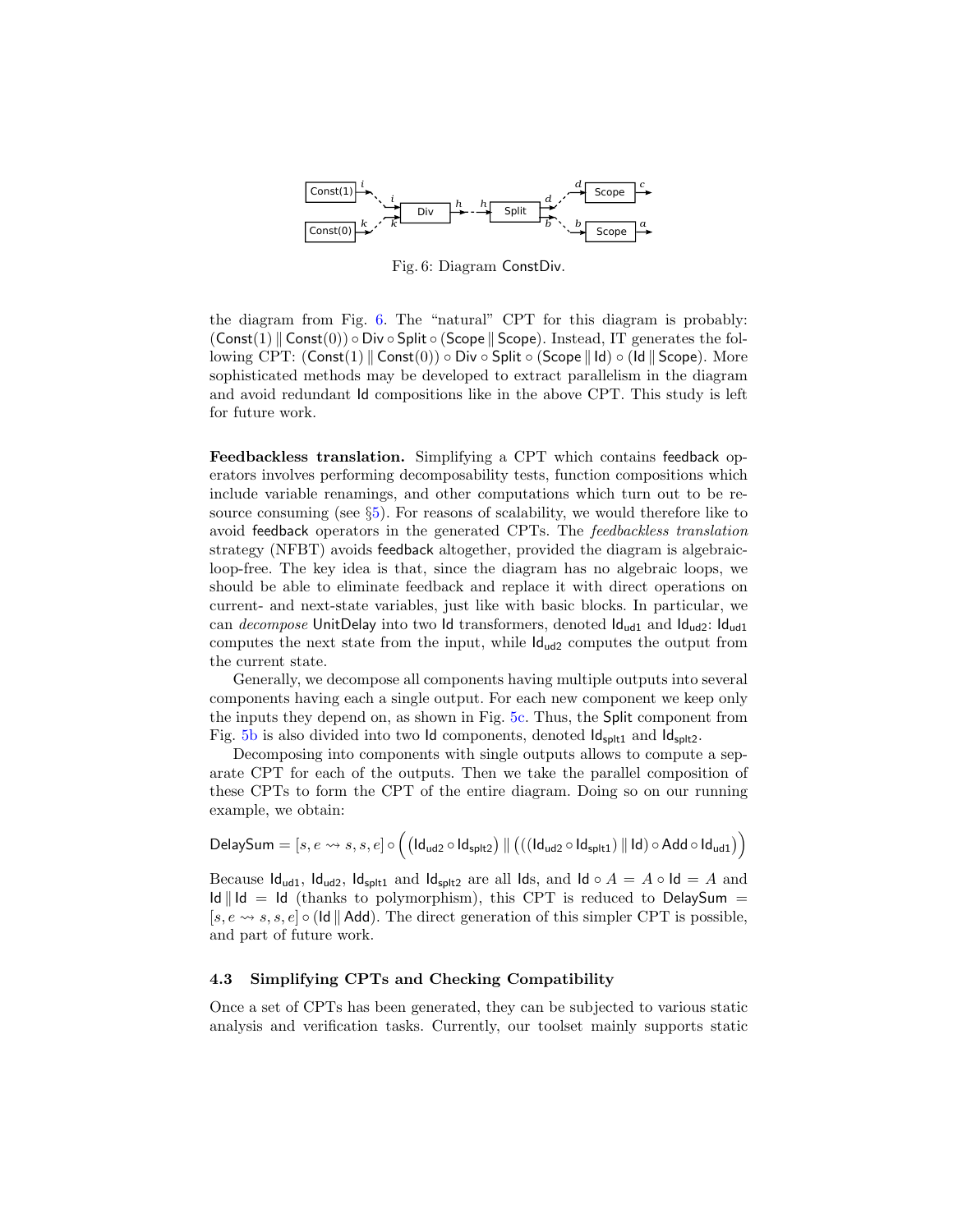compatibility checks, which amount to checking whether any CPT obtained from the diagram is equivalent to the MPT Fail =  $\{x : \text{false}\}\$ . Fail corresponds to an invalid component, indicating that the composition of two or more blocks in the diagram is illegal [\[22,](#page-17-0)[18\]](#page-17-1).

In order to check whether a certain CPT is equivalent to Fail, the CPT needs to be (1) expanded, and (2) simplified. By expansion we mean replacing the serial, parallel, and feedback composition operators by their definitions  $(2)$ ,  $(3)$ ,  $(4)$ . As a result of expansion, the CPT is turned into an MPT of the form  $\{p\} \circ [f]$ . By simplification we mean simplifying the formulas  $p$  and  $f$ , e.g., by eliminating internal variables.

# <span id="page-11-0"></span>5 Implementation and Evaluation

Our framework has been implemented and is publicly downloadable from [http:](http://users.ics.aalto.fi/iulia/sim2isa.shtml) [//users.ics.aalto.fi/iulia/sim2isa.shtml](http://users.ics.aalto.fi/iulia/sim2isa.shtml). The implementation consists of two components:  $(1)$  the SIMULINK2ISABELLE compiler, which takes as input Simulink diagrams and translates them into CPTs, using the strategies described in §[4.2;](#page-8-4) and (2) an implementation of the theory of CPTs, together with simplification strategies and static analysis checks such as compatibility checks, in the Isabelle theorem prover. In this section we present the toolset and report evaluation and analysis results on several case studies, including an industrial-grade benchmark by Toyota  $[10,11]$  $[10,11]$ .

## 5.1 Toolset

simulink2isabelle, written in Python, takes as input Simulink files in XML format and produces valid Isabelle theories that can be subjected to compatibility checking and verification. The compiler currently handles a large subset of Simulink's blocks, including math and logical operators, continuous, discontinuous and discrete blocks, as well as sources, sinks, and subsystems (including enabled and switch case action subsystems). This subset is enough to express industrial-grade models such as the Toyota benchmarks.

During the parsing and preprocessing phase of the input Simulink file, the tool performs a set of checks, including algebraic loop detection, unsupported blocks and/or block parameters, malformed blocks (e.g., a function block referring to a nonexistent input), etc., and issues possible warnings/errors.

simulink2isabelle implements all three translation strategies as options -fp, -ic and -nfb, and also takes two additional options: -flat (flatten diagram) and -io (intermediate outputs, applicable to -ic). All options apply to any Simulink model. Option flat flattens the hierarchy of the HBD and produces a single diagram consisting only of basic blocks (no subsystems), on which the translation is then applied. Option io generates and names all intermediate CPTs produced during the translation process. These names are then used in the CPT for the top-level system, to make it shorter and more readable. In addition, the intermediate CPTs can be expanded and simplified incrementally by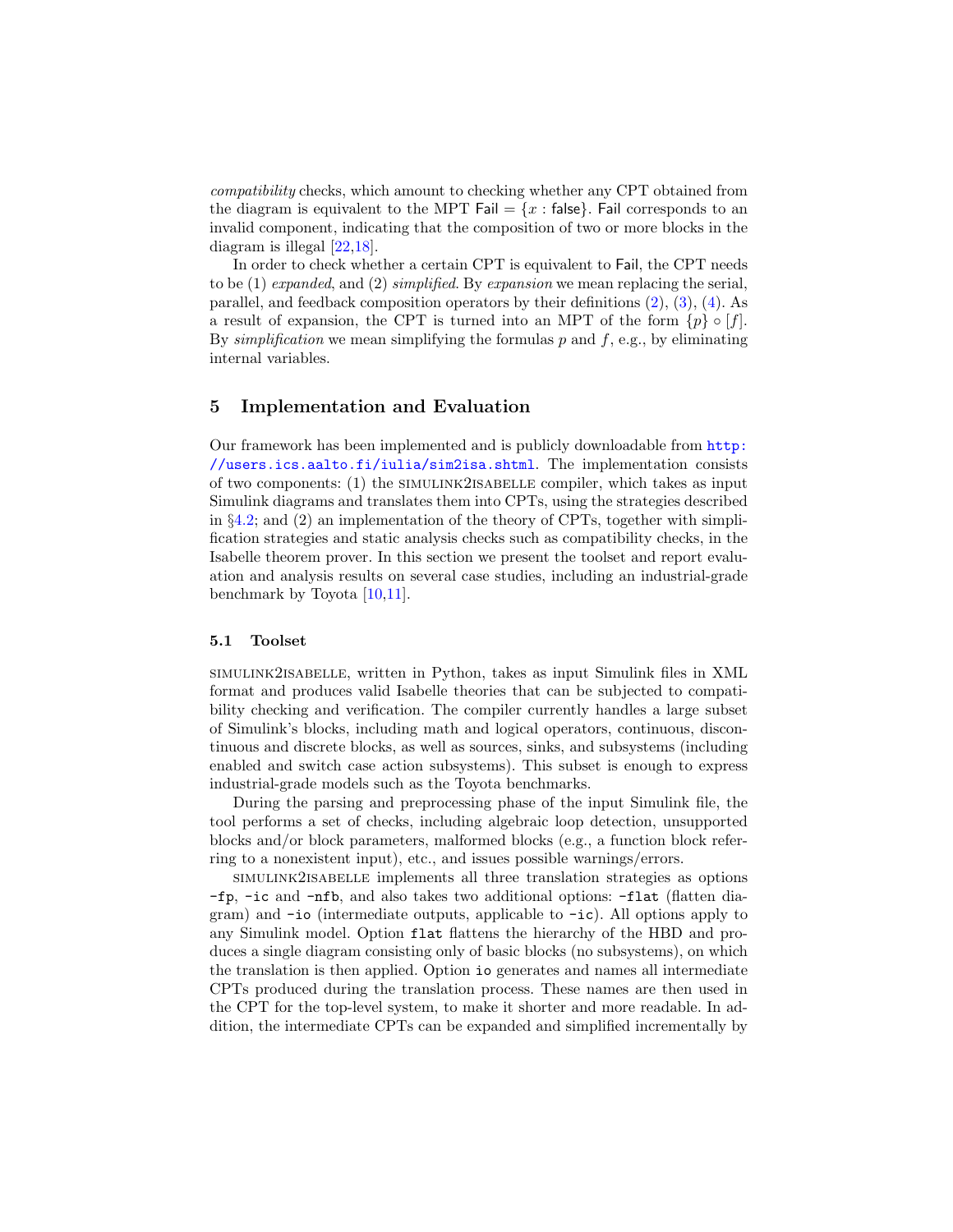Isabelle, and used in their simplified form when computing the CPT for the next level up. This generally results in more efficient simplification. Another benefit of producing intermediate CPTs is the detection of incompatibilities early during the simplification phase. Moreover, this indicates the group of components at fault and helps localize the error.

The second component of our toolset includes a complete implementation of the theory of MPTs and CPTs in Isabelle. In addition, we have implemented in Isabelle a set of functions (keyword simulink) which perform expansion and simplification automatically in the generated CPTs, and also generate automatically proved theorems of the simplified formulas. After expansion and simplification, we obtain for the top-level system a single MPT referring only to the external input, output, and state/next state variables of the system (and not to the internal links of the diagram).

For instance, when executed on our running example (Fig. [3\)](#page-4-0) with the IT option, the tool produces the Isabelle code:

simulink DelaySum = feedback((Add || ld) ◦ UnitDelay ◦ (Split || ld)) simulink Counter =  $(Const(1) \parallel Id) \circ DelaySum \circ (Scope \parallel Id)$ 

When executed in Isabelle, this code automatically generates the definitions [\(5\)](#page-8-5) as well as the simplification theorems [\(6\)](#page-8-6), and automatically proves these theorems. Note that the simplification theorems also contain the final MPT for the entire system. In general, when the diagram contains continuous-time blocks such as Integrator, the final simplified MPT will be parameterized by  $\Delta t$ .

As another example, when we run the tool on the example of Fig. [6,](#page-10-0) we obtain the theorem ConstDiv  $=$  Fail, which states that the system has no legal inputs. This reveals the incompatibility due to performing a division by zero.

#### 5.2 Evaluation

As proof of concept, we evaluate our toolset on two case studies: the running example (Fig. [3\)](#page-4-0) and the Fuel Control System (FCS) model described in [\[10,](#page-16-1)[11\]](#page-16-2). FCS solves the problem of maintaining the ratio of air mass and injected fuel at the stoichiometric value [\[5\]](#page-16-5), i.e., enough air is provided to completely burn the fuel in a car's engine. This control problem has important implications on lowering pollution and improving engine performance. Three designs are presented in [\[10,](#page-16-1)[11\]](#page-16-2), all modeled in Simulink, but differing in their complexity. The first model is the most complex, incorporating already available subsystems from the Simulink palette. The second and third models represent abstractions of this main design, but still complicated for verification purposes. The second model is formalized as Hybrid I/O Automata [\[15\]](#page-17-3), while the third is presented as Polynomial Hybrid  $I/O$  Automata [\[8\]](#page-16-6). We evaluate our approach on the third model designed with Simulink, available from [http:](http://cps-vo.org/group/ARCH/benchmarks) [//cps-vo.org/group/ARCH/benchmarks](http://cps-vo.org/group/ARCH/benchmarks). This model has a 3-level hierarchy with a total of 104 block instances (97 basic blocks and 7 subsystems), and 101 connections, of which 8 feedbacks.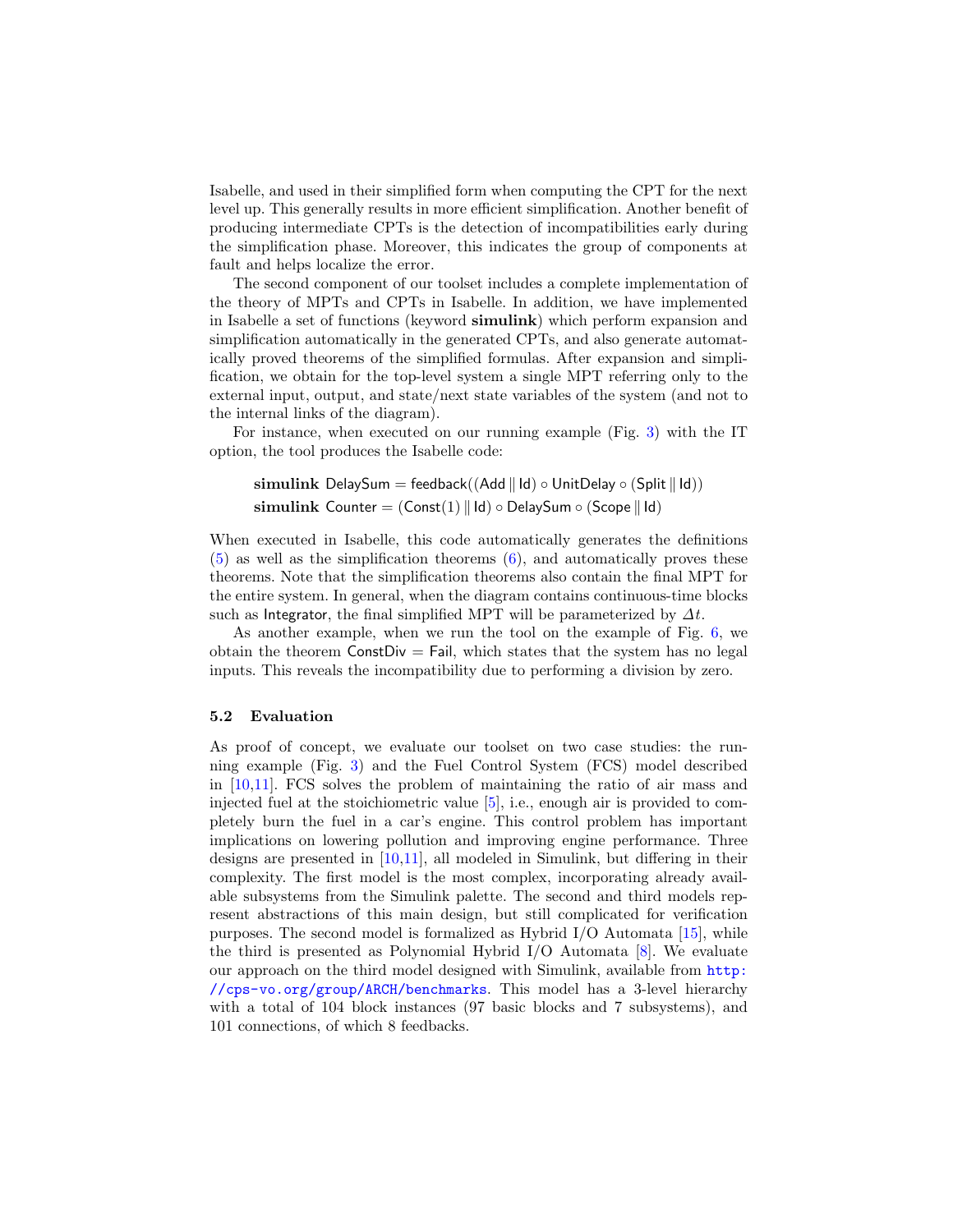<span id="page-13-0"></span>

|                                               |                       | <b>FPT</b> |            | IТ         |       |               |               | <b>NFBT</b> |
|-----------------------------------------------|-----------------------|------------|------------|------------|-------|---------------|---------------|-------------|
|                                               |                       | <b>HBD</b> | <b>FBD</b> | <b>HBD</b> | FBD   | <b>IO-HBD</b> | <b>IO-FBD</b> |             |
| Translation                                   | trans                 | 0.082      | 0.093      | 0.081      | 0.087 | 0.081         | 0.085         | 0.096       |
|                                               | $\sim$ cpt            | 722        | 629        | 1131       | 1246  | 1146          | 1134          | 1159        |
|                                               | $N_{\rm cpt}$         | 10         | 9          | 10         | 9     | 14            | 14            | 15          |
| Expans., simplif., and<br>compatibility check | $\tau_{\rm simp}$     | 0.596      | 0.575      | 0.184      | 0.225 | 0.240         | 0.279         | 0.214       |
|                                               | $\mathcal{D}$<br>simp | 0.006      | 0.005      | 0.005      | 0.006 | 0.006         | 0.007         | 0.006       |

Table 1: Experimental results for the running example (Fig. [3\)](#page-4-0).

<span id="page-13-1"></span>

|                                            |                             |            | FPT        |            | <b>NFBT</b>                       |         |        |        |
|--------------------------------------------|-----------------------------|------------|------------|------------|-----------------------------------|---------|--------|--------|
|                                            |                             | <b>HBD</b> | <b>FBD</b> | <b>HBD</b> | <b>FBD</b>                        | IO-HBD  | IO-FBD |        |
| Translation                                | trans                       | 0.249      | 0.329      | 0.213      | 0.222                             | 0.220   | 0.260  | 0.605  |
|                                            | $\sim$ cpt                  | 18895      | 17432      | 87006      | 116550                            | 86318   | 108001 | 46863  |
|                                            | $\mathcal{N}_{\text{cpt}}$  | 127        | 120        | 127        | 120                               | 136     | 136    | 269    |
| Expansion,                                 | simp                        |            |            |            | 894.472 3471.317 617.873 2439.229 | 267.052 | 417.05 | 57.425 |
| simplification, and<br>compatibility check | ${\cal P}$<br>simp          | 7.144      | 7.267      | 7.856      | 7.161                             | 6.742   | 6.228  | 5.18   |
|                                            | $\mathcal{L}_{\text{simp}}$ | 158212     | 158212     | 157791     | 157797                            | 127132  | 127642 | 122001 |

Table 2: Experimental results for the FCS model.

First, we run all three translation strategies on each model using the simulink2isabelle compiler. Then, we expand/simplify the CPTs within Isabelle and at the same time check for incompatibilities. The translation strategies are run with the following options: FPT without/with flattening (HBD/FBD), IT without/with flattening and without/with io option (IO), and NFBT. NFBT by construction generates intermediate outputs and does not preserve the structure of the hierarchy in the result, thus, its result is identical with/without the options. The results from the running example are shown in Table [1](#page-13-0) and from the FCS model in Table [2.](#page-13-1)

The notations used in the table are as follows: (1)  $\mathcal{T}_{trans}$ : time to generate the Isabelle CPTs from the Simulink model, (2)  $\mathcal{L}_\text{cpt}:$  length of the produced CPTs (# characters), (3)  $\mathcal{N}_{\text{cpt}}$ : number of generated CPTs, (4)  $\mathcal{T}_{\text{simp}}$ : total time needed for expansion and simplification, (5)  $\mathcal{P}_{simp}$ : time to print the simplified formula, (6)  $\mathcal{L}_{\text{simp}}$ : length of the simplified formula (# chars). All times are in seconds. We report separately the time to print the final formulas  $(\mathcal{P}_{simp})$ , since printing takes significant time in the Isabelle/ML framework.

Observe that the translation time  $(\mathcal{T}_{trans})$  is always negligible compared to the other times. One can also observe that the CPTs produced by NFBT are easier to expand/simplify than those produced by the other translations. The main reason is that applying the feedback operator requires identifying  $f$  and  $f'$ , computing several function compositions, etc. We note that a Simulink feedback connection can transfer an array of  $n$  values, which is translated by our tool as n successive applications of feedback.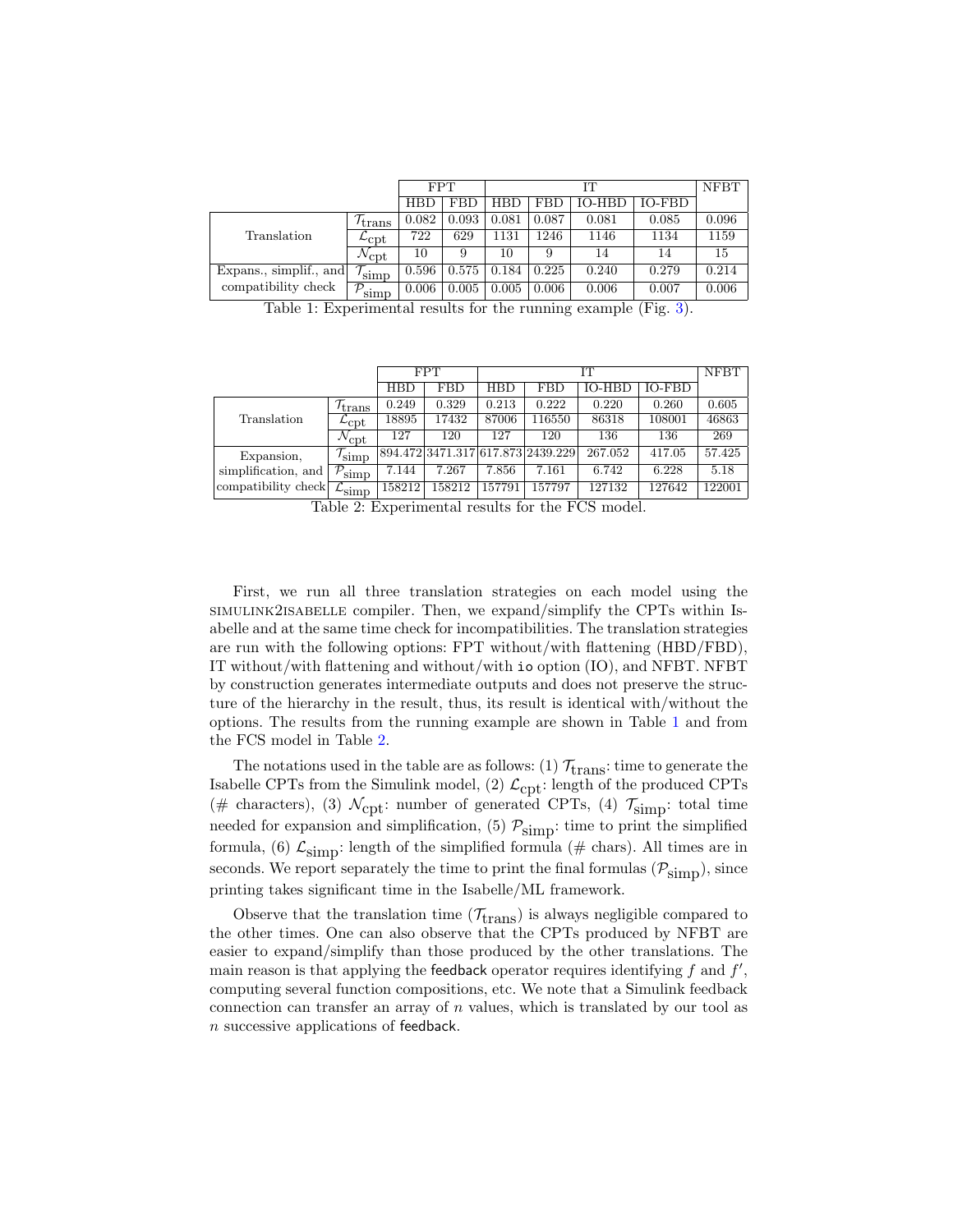<span id="page-14-0"></span>

Fig. 7: Simulation plots obtained from Simulink and the simplified CPT for a 50s time interval and  $\Delta t = 0.001$ .

Readability. An important aspect of the produced CPTs is their readability. Although readability is a subjective notion, we can still observe the following: (1) IT with option -io improves readability as the intermediate outputs allow to parse the result step by step. (2) NFBT reduces readability because this method decomposes blocks and does not preserve the hierarchy of the original model.

Equivalence of the different translations. One interesting question is whether the different translation options generate equivalent CPTs. Proving a metatheorem stating that this is indeed the case for every diagram is beyond the scope of this paper, and part of future work. Nevertheless, we did prove that in the case of the FCS model, the final simplified MPTs resulting from each translation method are all equivalent. These proofs have been conducted "manually" in Isabelle.

Analysis. Our tool proves that the final simplified MPT of the entire FCS model is not Fail. This proves compatibility of the components in the MCS model. The MPT is functional, i.e., has the form  $\{p\} \circ [f]$ . Its assert condition p states that the state value of an integrator which is fed into a square root is  $\geq 0$ . We proved in Isabelle that this holds for all  $\Delta t > 0$ . Therefore, compatibility holds independently of the value of the time step. Future work consists in formalizing the system's properties and proving them by refinement.

Comparison with Simulink. In this work we give semantics of Simulink diagrams in terms of CPTs. One question that may be raised is how the CPT semantics compares to Simulink's own semantics, i.e., to "what the simulator does". Our toolset includes an option to generate simulation code (in Python) from the Isabelle CPTs. Then, we can compare the simulation results obtained from Simulink to those obtained from the CPT-generated simulation code. We performed this comparison for the FCS model: the results are shown in Fig. [7.](#page-14-0) As can be seen, the plots are identical.

# 6 Related Work

A plethora of work exists on translating Simulink models to various target languages, for verification purposes or for code-generation purposes. Primarily fo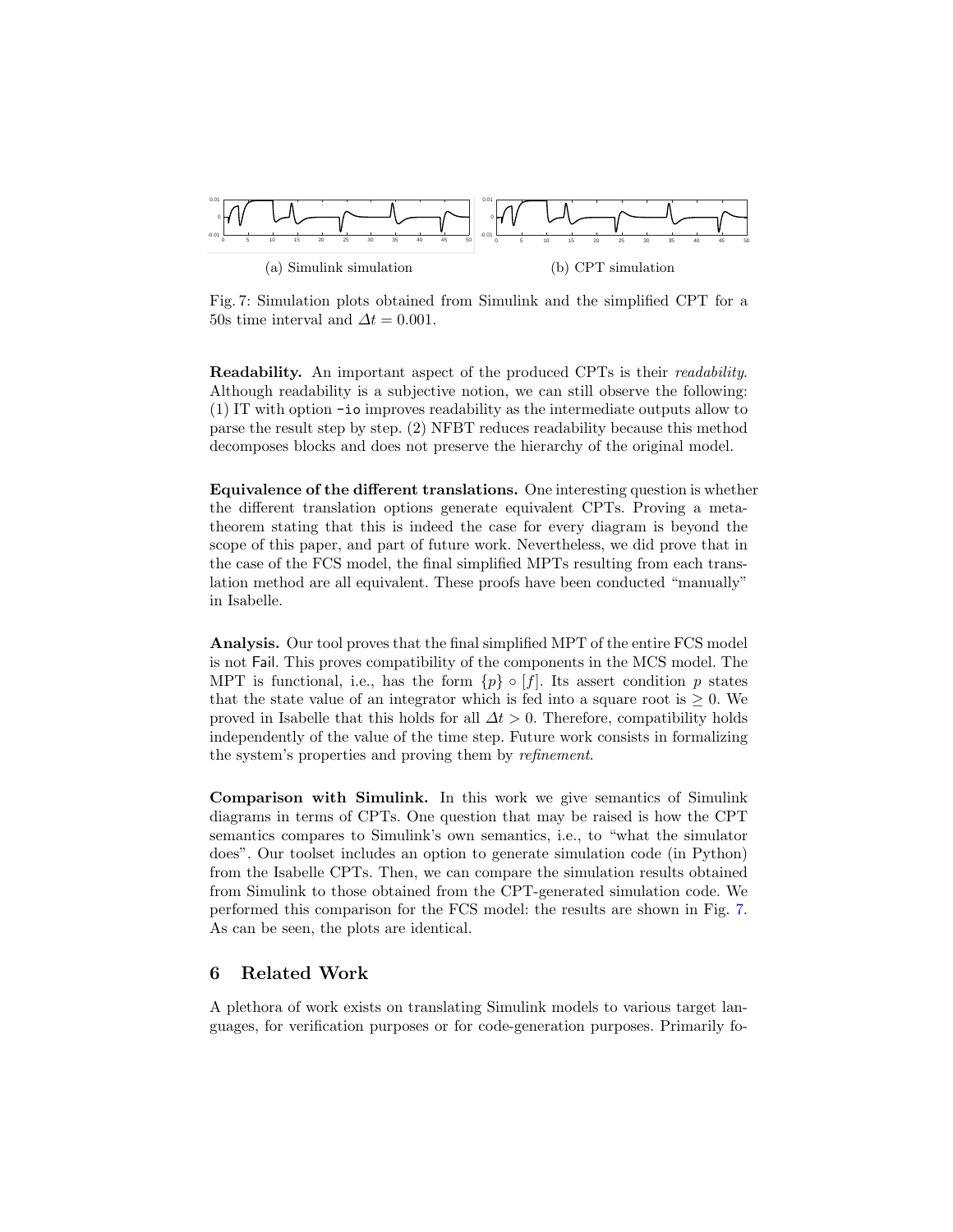cusing on verification and targeting discrete-time fragments of Simulink, existing works describe translations to BIP [\[21\]](#page-17-4), NuSMV [\[17\]](#page-17-5), or Lustre [\[23\]](#page-17-6). Other works study transformation of continuous-time Simulink to Timed Interval Calculus [\[4\]](#page-16-7), Function Blocks [\[24\]](#page-17-7), I/O Extended Finite Automata [\[25\]](#page-17-8), or Hybrid CSP [\[26\]](#page-17-9). The Stateflow module of Simulink, which allows to model hierarchical state machines, has been the subject of translation to hybrid automata [\[1,](#page-16-8)[16\]](#page-17-10).

Contract-based frameworks for Simulink are described in [\[3,](#page-16-9)[20\]](#page-17-11). [\[3\]](#page-16-9) uses pre/post-conditions as contracts for discrete-time Simulink blocks, and SDF graphs [\[12\]](#page-16-10) to represent Simulink diagrams. Then sequential code is generated from the SDF graph, and the code is verified using traditional refinement-based techniques [\[2\]](#page-16-0). In [\[20\]](#page-17-11) Simulink blocks are annotated with rich types (separate constraints on inputs and outputs, but no relations between inputs and outputs which is possible in our framework). Then the SimCheck tool extracts verification conditions from the Simulink model and the annotations, and submits them to an SMT solver for verification.

Our work offers a compositional framework which allows compatibility checks and refinement, which is not supported in the above works. We also study different translation strategies from HBDs to an algebra with serial, parallel, and feedback composition operators, which, to the best of our knowledge, have not been previously studied.

In  $[9]$ , the authors propose an *n*-ary parallel composition operator for the Lotos process algebra. Their motivation, namely, that there may be several different process algebra terms representing a given process network, is similar to ours. But their solution (the *n*-ary parallel composition operator) is different from ours. Their setting is also different from ours, and results in some significantly different properties. For instance, they identify certain process networks which cannot be expressed in Lotos. In our case, every HBD can be expressed as a CPT (this includes HBDs with algebraic loops, even though we do not consider these in this paper).

Modular code generation methods for Simulink models are described in [\[14,](#page-17-12)[13\]](#page-17-13). The main technical problem solved there is how to cluster subsystems in as few clusters as possible without introducing false input-output dependencies.

# 7 Conclusion

In this paper we present a compositional semantics and analysis framework for hierarchical block diagrams such as those found in Simulink and similar tools. Our contributions are the following: (1) semantics of basic Simulink blocks (both stateless and stateful) as atomic monotonic predicate transformers; (2) compositional semantics of HBDs as composite MPTs; (3) three translation strategies from HBDs to CPTs, implemented in the simulink2isabelle compiler; (4) the theory of CPTs, along with expansion and simplification methods, implemented in Isabelle; (5) automatic static analysis (compatibility checks) implemented in Isabelle; and (6) proof of concept and evaluation of the framework on a real-life Simulink model from Toyota.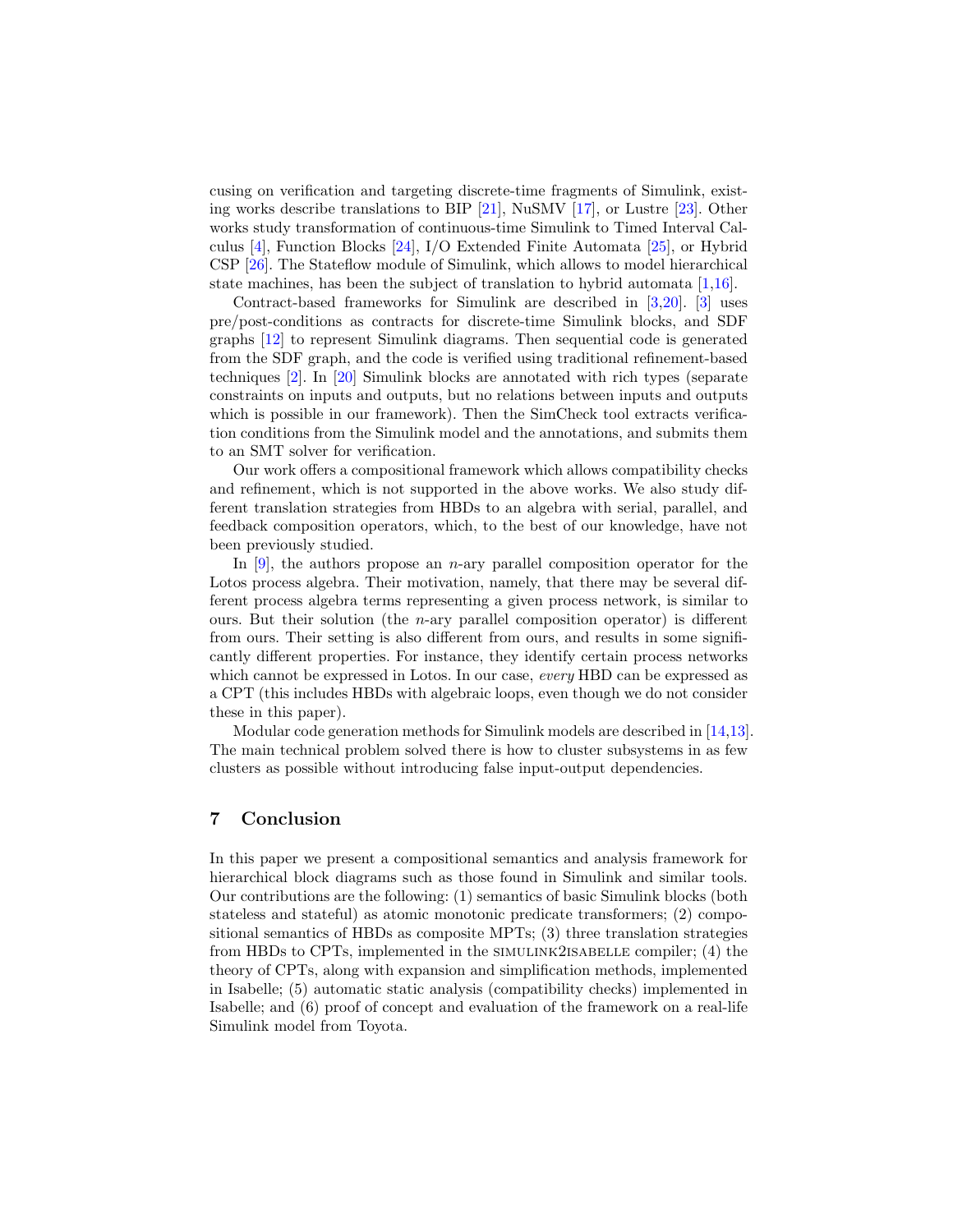Our approach enables compositional and correct-by-construction system design. The top-level MPT, which can be viewed as a formal interface or contract for the overall system, is automatically generated. Moreover, it is formally defined and checked in Isabelle (the theorems are also automatically generated and proved). By extending the code generation process used to compare the Isabelle code to the Simulink code via simulation, we could also generate from Isabelle proof-carrying, easier-to-certify embedded code.

Other future work directions include: (1) studying other translation strategies; (2) improving the automated simplification methods within Isabelle or other solvers; (3) extending the toolset with automatic verification methods (proving requirements against the top-level MPT); and (4) extending the toolset with fault localization methods whenever the compatibility or verification checks fail.

# References

- <span id="page-16-8"></span>1. A. Agrawal, G. Simon, and G. Karsai. Semantic Translation of Simulink/Stateflow Models to Hybrid Automata Using Graph Transformations. Electronic Notes in Theoretical Computer Science, 109:43 – 56, 2004. Proceedings of the Workshop on Graph Transformation and Visual Modelling Techniques (GT-VMT 2004).
- <span id="page-16-0"></span>2. R.-J. Back and J. von Wright. Refinement Calculus. A systematic Introduction. Springer, 1998.
- <span id="page-16-9"></span>3. P. Boström. Contract-Based Verification of Simulink Models. In S. Qin and Z. Qiu, editors, Formal Methods and Software Engineering, volume 6991 of Lecture Notes in Computer Science, pages 291–306. Springer Berlin Heidelberg, 2011.
- <span id="page-16-7"></span>4. C. Chen, J. S. Dong, and J. Sun. A formal framework for modeling and validating Simulink diagrams. Formal Aspects of Computing, 21(5):451–483, 2009.
- <span id="page-16-5"></span>5. J. A. Cook, J. Sun, J. H. Buckland, I. V. Kolmanovsky, H. Peng, and J. W. Grizzle. Automotive Powertrain Control – A Survey. Asian Journal of Control, 8(3):237– 260, 2006.
- <span id="page-16-3"></span>6. E. Dijkstra. Guarded commands, nondeterminacy and formal derivation of programs. Comm. ACM, 18(8):453–457, 1975.
- <span id="page-16-4"></span>7. I. Dragomir, V. Preoteasa, and S. Tripakis. Translating hierarchical block diagrams into composite predicate transformers. CoRR, abs/1510.04873, 2015.
- <span id="page-16-6"></span>8. G. Frehse, Z. Han, and B. Krogh. Assume-guarantee reasoning for hybrid I/Oautomata by over-approximation of continuous interaction. In 43rd IEEE Conf. on Decision and Control (CDC), 2004.
- <span id="page-16-11"></span>9. H. Garavel and M. Sighireanu. A graphical parallel composition operator for process algebras. In FORTE XII, volume 156 of IFIP Conference Proceedings, pages 185–202. Kluwer, 1999.
- <span id="page-16-1"></span>10. X. Jin, J. Deshmukh, J. Kapinski, K. Ueda, and K. Butts. Benchmarks for model transformations and conformance checking. In 1st Intl. Workshop on Applied Verification for Continuous and Hybrid Systems (ARCH), 2014.
- <span id="page-16-2"></span>11. X. Jin, J. V. Deshmukh, J. Kapinski, K. Ueda, and K. Butts. Powertrain Control Verification Benchmark. In Proceedings of the 17th International Conference on Hybrid Systems: Computation and Control, HSCC'14, pages 253–262. ACM, 2014.
- <span id="page-16-10"></span>12. E. Lee and D. Messerschmitt. Synchronous data flow. Proceedings of the IEEE, 75(9):1235–1245, 1987.